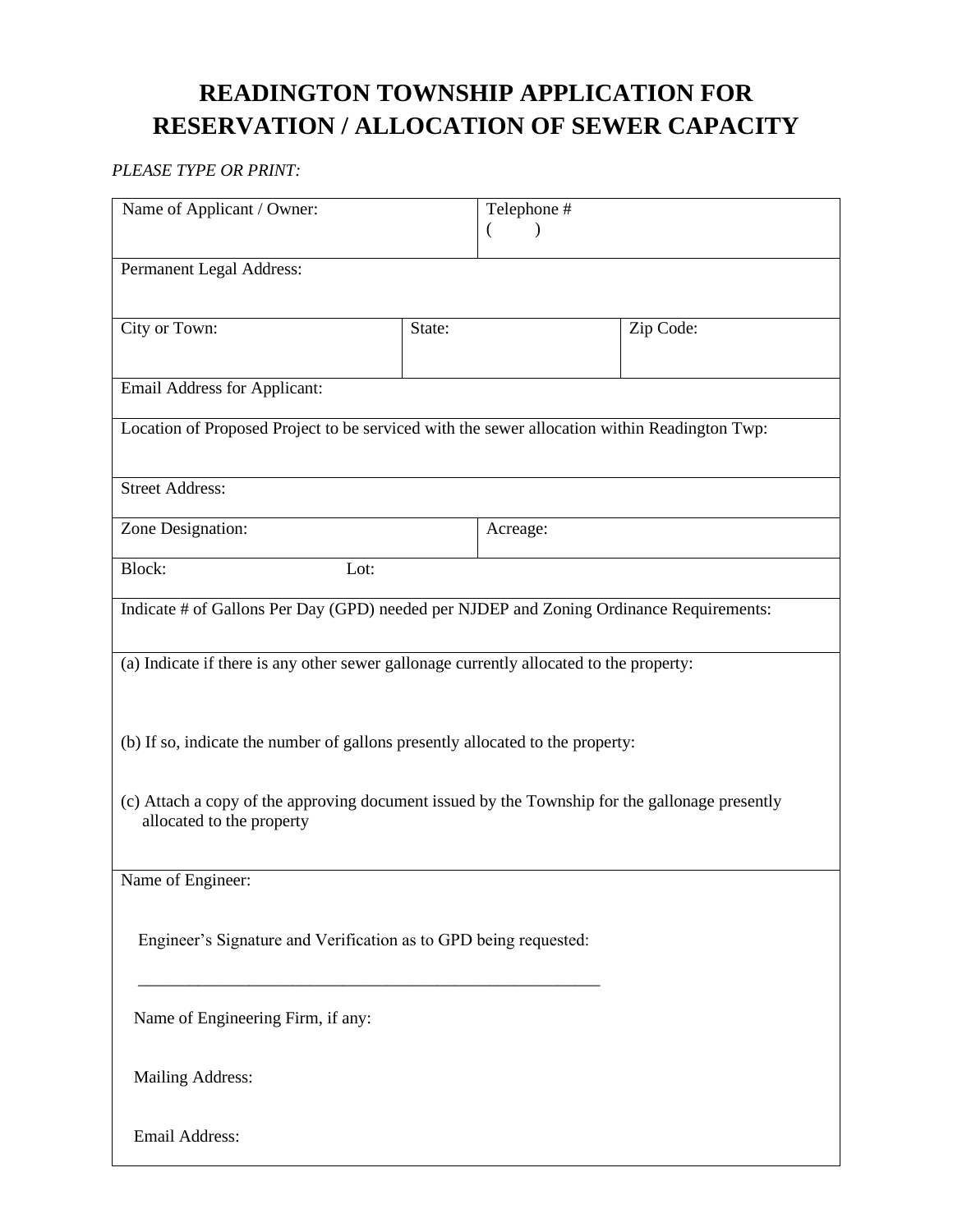| Describe the proposed use for which the gallonage will be used and attach copies of a proposed<br>engineering drawing or site plan (include proposed location of lateral and point of connection): |
|----------------------------------------------------------------------------------------------------------------------------------------------------------------------------------------------------|
|                                                                                                                                                                                                    |
|                                                                                                                                                                                                    |
|                                                                                                                                                                                                    |
|                                                                                                                                                                                                    |
| (a) Does the use for which the sewer allocation is being requested require a development or other<br>application to the Readington Township Planning Board or Board of Adjustment?                 |
| (b) If the answer is "Yes" indicate whether an application has been made, or, how soon application<br>will be made if the sewer allocation request is approved:                                    |
| (a) Has the Applicant made a request for sewer capacity concerning this property previously that was<br>not approved?                                                                              |
| (b) If the answer is "Yes", indicate the dates requested and rejected, the # of gallons requested and the<br>use for which the request was made:                                                   |
| If the application for sewer allocation is granted, indicate how soon thereafter the applicant intends<br>to begin construction of the development that will be served by the allocation:          |

#### *PLEASE NOTE THAT OTHER PERMITS AND/OR APPROVAL MAY BE REQUIRED.*

### *CONTACT READINGTON TOWNSHIP FOR FURTHER INFORMATION*